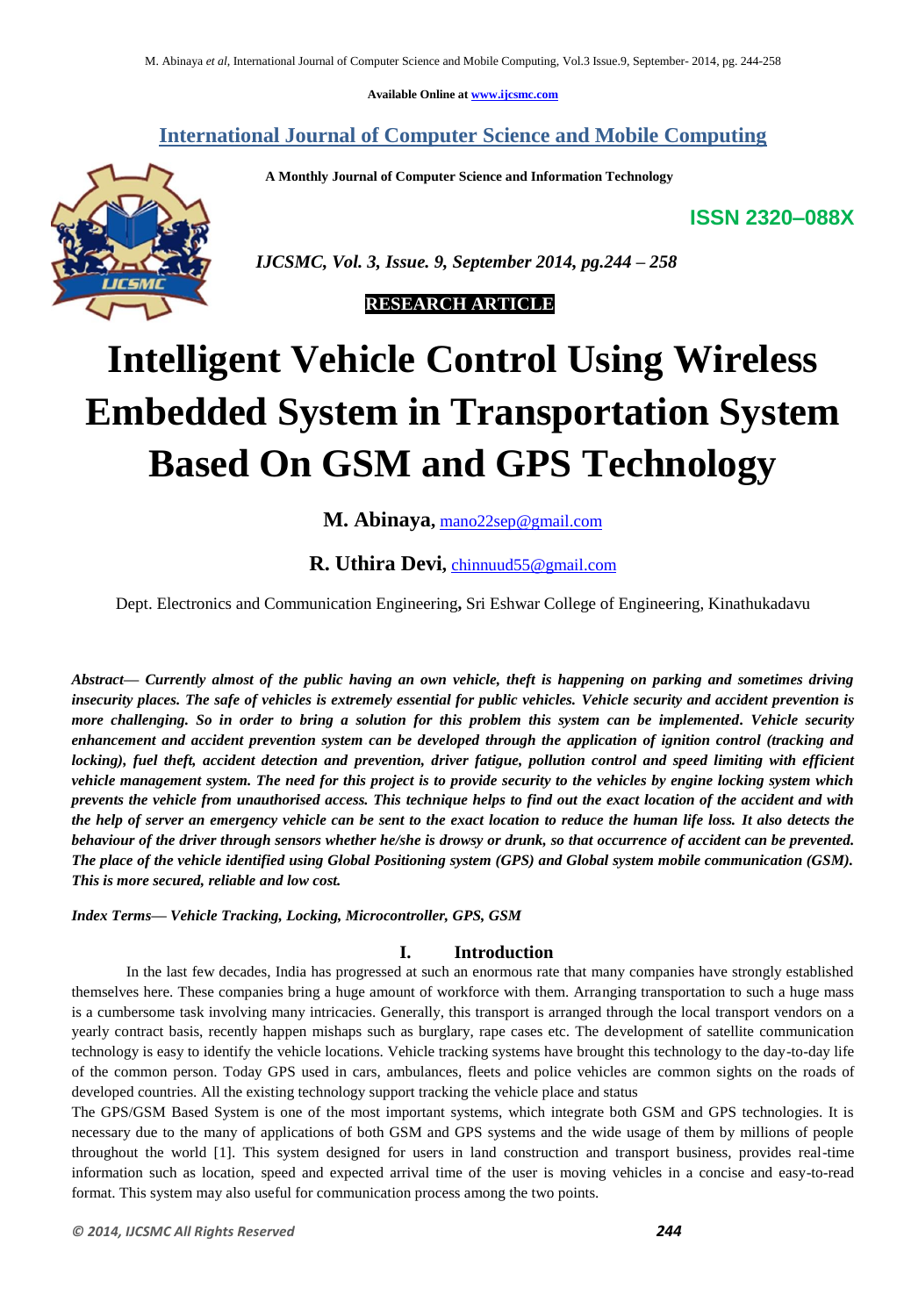Currently GPS vehicle tracking ensures their safety as travelling. This vehicle tracking system found in clients vehicles as a theft prevention and rescue device. Vehicle owner or Police follow the signal emitted by the tracking system to locate a robbed vehicle in parallel the stolen vehicle engine speed going to decreased and pushed to off. After switch of the engine, motor cannot restart without permission of password. This system installed for the four wheelers, Vehicle tracking usually used in navy operators for navy management functions, routing, send off, on board information and security. The applications include monitoring driving performance of a parent with a teen driver. Vehicle tracking systems accepted in consumer vehicles as a theft prevention and retrieval device. If the theft identified, the system sends the SMS to the vehicle owner. After that vehicle owner sends the SMS to the controller, issue the necessary signals to stop the motor. In this paper, the reviewed related technology in section 3. The vehicle tracking and locking systems Vehicle Tracking and Locking System Based on GSM and GPS **87** carried out in the section 4 and 5.

# **II. Survey of the Related Work**

In [1], this system describes a real time safety prototype that detects the driver condition and adjusts the speed of the vehicle. Sensors are used to detect the driver condition. It uses Psychological signals. When the driver is in abnormal condition first a warning signal is issued to alert the driver and braking will be applied if he continues driving.

In [2], this paper introduces aIntelligent Transport System(ITS) is introduced to identify the accident with the location which is immediately sent to the server, so that nearby hospital is found and emergency vehicle is sent to the accident zone.

In [3], Automation of a Neighbourhood Electric Vehicle (NEV) and the embedded distributed architecture for implementing an Advanced Driving Assistance System (ADAS) with haptic, visual, and audio feedback in order to improve safety with the feature of collision avoidance and motion planning.

In [4], this system provided vehicle cabin safety, security based on embedded system by modifying the existing modules. This method monitors the level of the toxic gases such as CO, LPG and alcohol within the vehicle provided alert information as alarm during the dangerous situations. The SMS sends to the authorized person through the GSM. In this method, the IR Sensor used to detect the static obstacle in front of the vehicle and the vehicle stopped if any obstacle detected. This is avoiding accidents due to collision of vehicles with any static obstacles.

In [5], explores location solution, map matching and data compress the associated with the positioning, shows a program flowchart and predicts the trend of the vehicle location system in the future.

In [6], the hardware and software of the GPS and GSM network were developed. The proposed GPS/GSM based System has the two parts, first is a mobile unit and another is controlling station. The system processes, interfaces, connections, data transmission and reception of data among the mobile unit and control stations are working successfully. These results are compatible with GPS technologies.

In [7], a vehicle tracking system is an electronic device, installed in a vehicle to enable the owner or a third party to track the vehicle's place. This paper proposed to design a vehicle tracking system that works using GPS and GSM technology. This system built based on embedded system, used for tracking and positioning of any vehicle by using Global Positioning System (GPS) and Global system for mobile communication (GSM). This design will continuously watch a moving Vehicle and report the status of the Vehicle on demand.

In [9], Face Detection System used to detect the face of the driver, and compare with the predefined face. The car owner is sleeping during the night time and someone theft the car. Then Face Detection System obtains images by one tiny web camera, which is hidden easily in somewhere in the car. Face Detection System compared the obtained images with the stored images. If the images don't match, then the information sends to the owner through MMS. The owners get the images of the thief in mobile phone and trace the place through GPS. The place of the car and its speed displayed to the owner through SMS. The owner can recognize the thief images as well as the place of the car and can easily find out the hijackers image. This system applied in our day-to-day life.

*© 2014, IJCSMC All Rights Reserved 245* In [10], Kai-Tai Song and Chih-Chieh Yang have a designed and built on a real-time visual tracking system for vehicle safety applications. In this paper built a novel feature-based vehicle-tracking algorithm, automatically detect and track several moving objects, like cars and motorcycles, ahead of the tracking vehicle. Joint with the concept of focus of expansion (FOE) and view analysis, the built system can segment features of moving objects from moving background and offer a collision word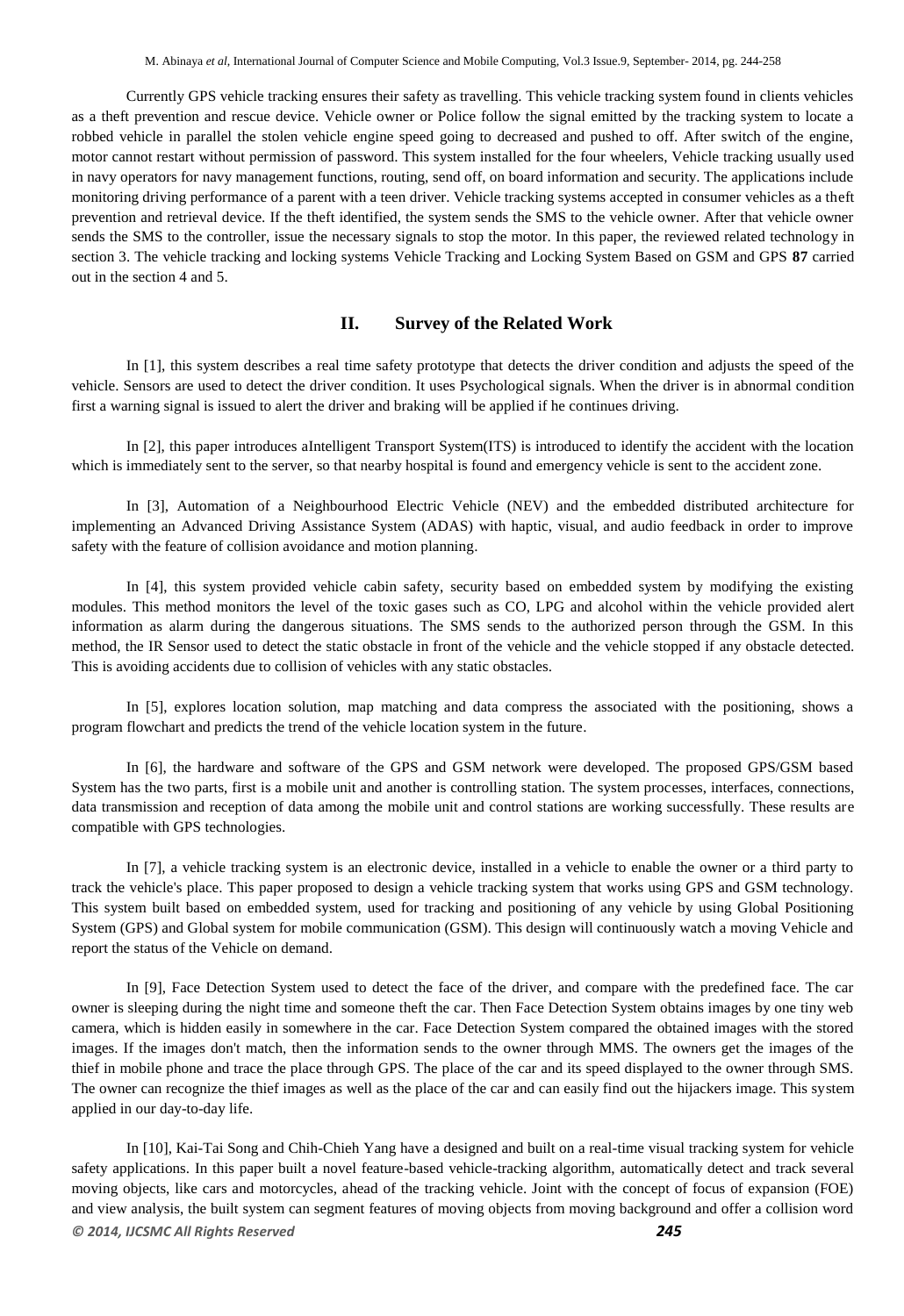of warning on real-time. The proposed algorithm using a CMOS image sensor and NMOS embedded processor architecture. The constructed stand-alone visual tracking system validated in real road tests. The results provided information of collision warning in urban artery with speed about 60 km/hour both at night and day times.

In [11], the remote monitoring system based on SMS and GSM was implemented. Based on the total design of the system, the hardware and software designed. In this paper, the GSM network is a medium for transmitting the remote signal. This includes two parts that are the monitoring centre and the remote monitoring station. The monitoring centres consist of a computer and communication module of GSM. The software-monitoring centre and the remote monitoring station implemented by using VB. The result of this demonstration shows that the system can watch and control the remote communication between the monitoring centre and the remote monitoring station.

In [12] this paper, the proposed tracking system based on cloud computing infrastructure. The sensors are used to monitor the fuel level, driver conditions, and speed of the vehicle. All the data transferred to cloud server-using GSM enabled device. All the vehicles equipped with GPS antenna to locate the place. To avoid the drunk and drive, the alcohol sensor installed to monitor the driver status. The proposed technology significantly avoids the accident in highways.

# **III. Proposed Method**

In this proposed work, a novel method of vehicle tracking and locking system used to track the theft vehicle by using GPS and GSM technology. This system puts into sleeping mode while the vehicle handled by the owner or authorized person otherwise goes to active mode, the mode of operation changed by in person or remotely. If any interruption occurred in any side of the door, then the IR sensor senses the signals and SMS sends to the microcontroller. The controller issues the message about the place of the vehicle to the car owner or authorized person. When send SMS to the controller, issues the control signals to the engine motor. Engine motor speeds are gradually decreases and come to the off place. After that all the doors locked. To open the door or restart the engine, authorized person needs to enter the passwords. In this method, tracking of vehicle place easy and doors locked automatically, thereby thief cannot get away from the car.

- Accident location and vehicle theft identification involves vehicle tracking using GPS technology.
- Vehicle security is enhanced by ignition control system
- Anti-vehicle theft using engine locking system.
- Fuel theft can be prevented by monitoring the fuel level in fuel tank
- Accident identification system provides the location at which accident occurs
- Driver fatigue system provides information about drivers heart beat rate, eye blink rate which prevent accident because of the drowsiness or drunk and drive by the driver
- Obstacle detection system helps in stopping the vehicle when an obstacle is detected using IR sensor and pollution detection helps in controlling pollution from vehicle using CO sensor
- GSM and GPS is used for tracking the location of vehicle and for providing SHORT MESSAGE SERVICE (SMS)

#### *3.1 Block Diagram*

The Block diagram of Vehicle tracking and locking system based on GSM and GPS technology is shown in the figure1.

It consists the power supply section, keyboard, GSM, GPS, microcontroller, MAX232driver, relay driver, IR Transmitter, IR receiver, LCD, Accident Sensor, Fuel Sensor, Heartbeat Sensor, Lane detection Sensor, Ultrasonic obstacle sensor, Vehicle Parking Motors, Emergency Button and door locker. The GSM board has a valid SIM card with a sufficient recharge amount to make outgoing calls. The circuits powered by +5v Dc.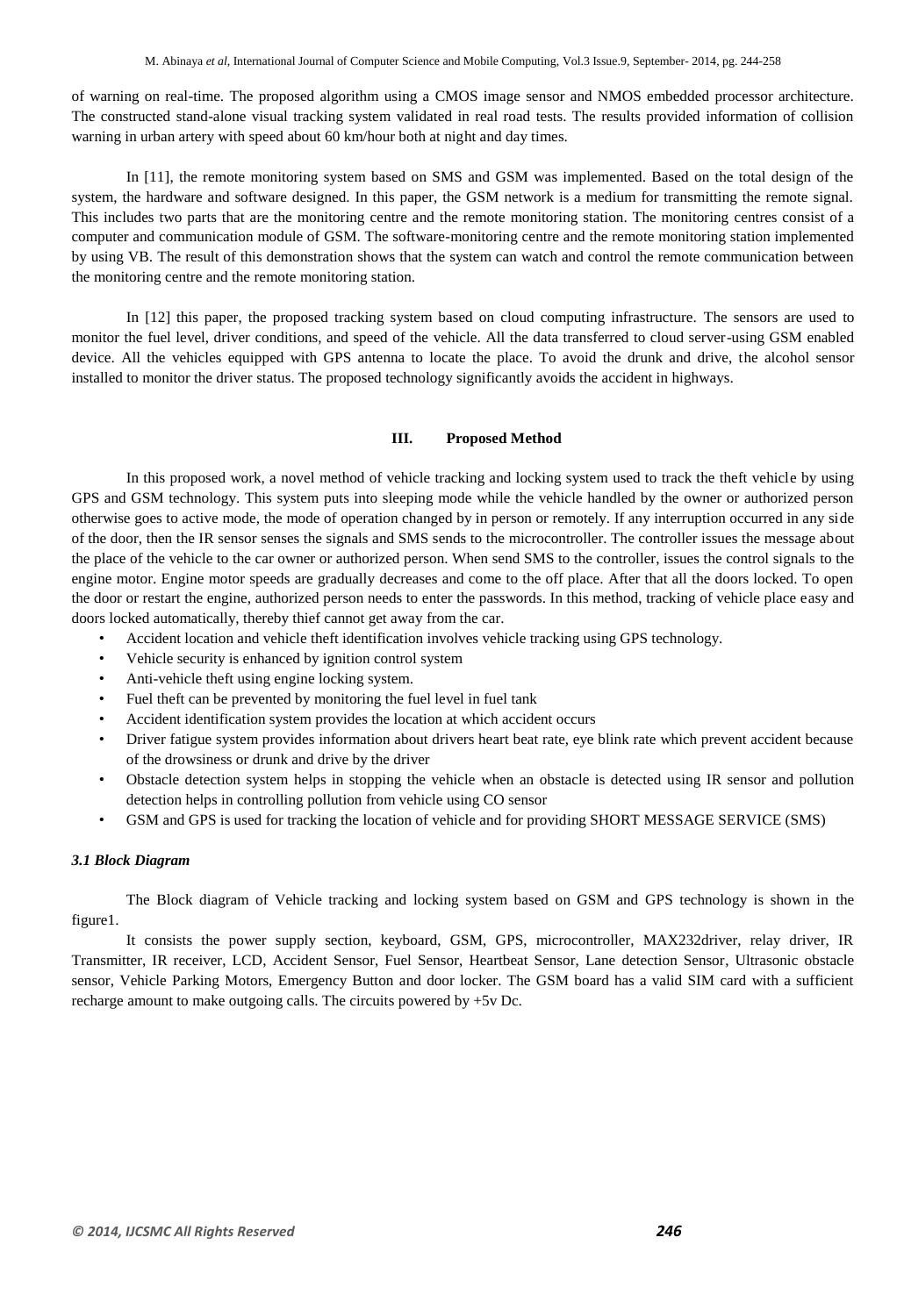

Fig. 1: Block diagram of Vehicle tracking and locking system based on GSM and GPS

#### *3.2 Power Supply*

The power supply section is very important for all electronic circuits. The 230V, 50Hz AC mains is stepped down by transformer X1 to deliver a secondary output of 12V, 500 mA. The transformer output is rectified by a full-wave rectifier comprising diodes D1 through D4, filtered by capacitor C1 and regulated by ICs 7812 (IC2) and 7805 (IC3). Capacitor C2 bypasses the ripples present in the regulated supply. LED1 acts as the power indicator and R1 limits the current through LED1.The power supply section is shown in the figure2.





## *3.3 PIC 16F887*

**PIC** is a family of Harvard architecture microcontrollers made by Microchip Technology, derived from the PIC1640 originally developed by General Instrument's Microelectronics Division. The name PIC initially referred to "**Peripheral Interface Controller**". PICs are popular with developers and hobbyists alike due to their low cost, wide availability, large user base, extensive collection of application notes, availability of low cost or free development tools, and serial programming (and re-programming with flash memory) capability.

*© 2014, IJCSMC All Rights Reserved 247*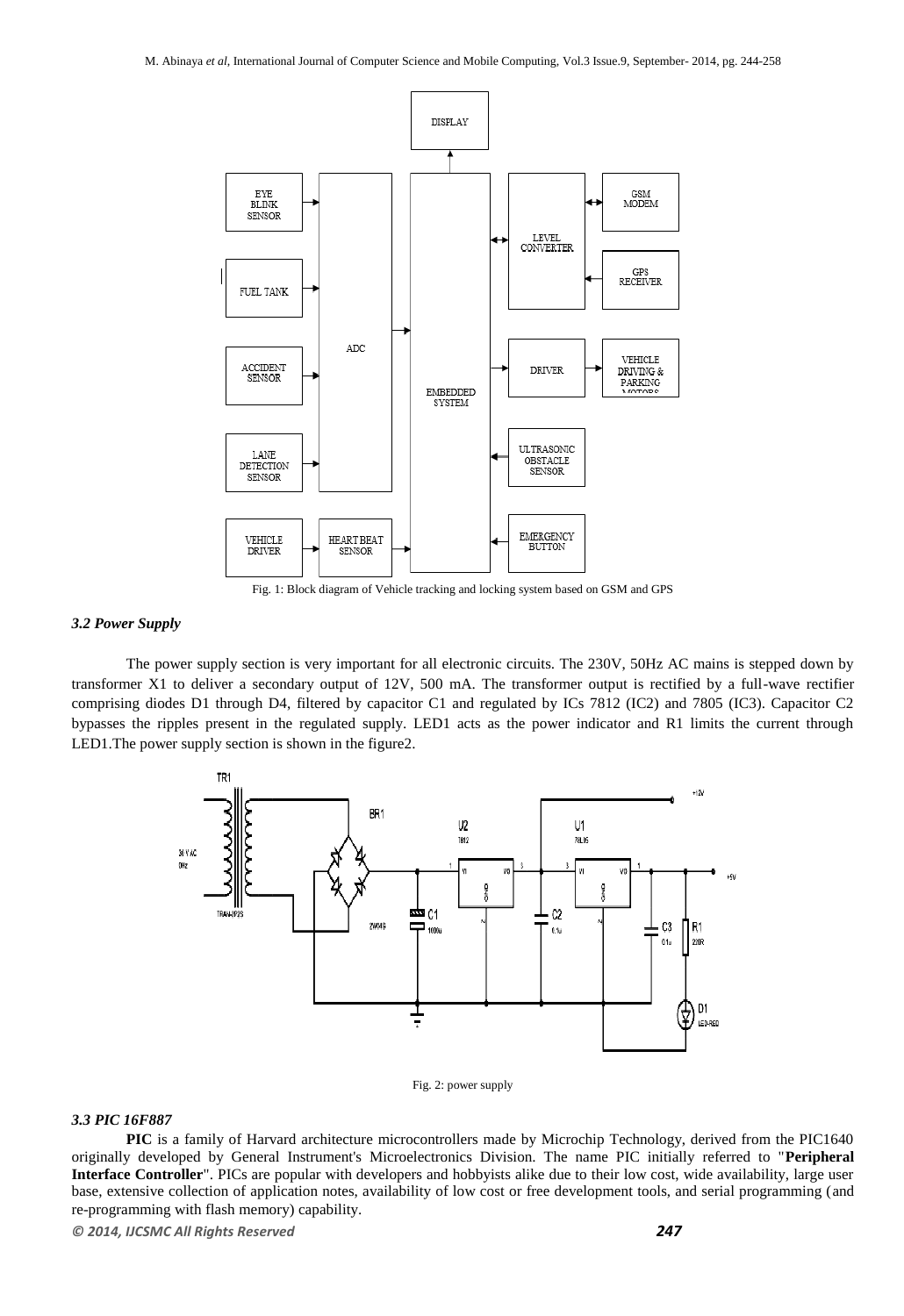#### Core architecture:

The PIC architecture is distinctively minimalist. It is characterized by the following features:

- Separate code and data spaces (Harvard architecture)
- A small number of fixed length instructions
- Most instructions are single cycle execution (4 clock cycles), with single delay cycles upon branches and skips
- A single accumulator (W), the use of which (as source operand) is implied (i.e. is not encoded in the opcode)
- All RAM locations function as registers as both source and/or destination of math and other functions.
- A hardware stack for storing return addresses
- A fairly small amount of addressable data space (typically 256 bytes), extended through banking
- Data space mapped CPU, port, and peripheral registers

The program counter is also mapped into the data space and writable (this is used to implement indirect jumps).

Unlike most other CPUs, there is no distinction between memory space and register space because the RAM serves the job of both memory and registers, and the RAM is usually just referred to as the register file or simply as the registers

#### *3.4 GPS Technology*

The Global Positioning System (GPS) is a satellite-based navigation system consists of a network of 24 satellites located into orbit. The system provides essential information to military, civil and commercial users around the world and which is freely accessible to anyone with a GPS receiver. GPS works in any weather circumstances at anywhere in the world. Normally no subscription fees or system charges to utilize GPS. A GPS receiver must be locked on to the signal of at least three satellites to estimate 2D position (latitude and longitude) and track movement. With four or more satellites in sight, the receiver can determine the user's 3D position (latitude, longitude and altitude). Once the vehicle position has been determined, the GPS unit can determine other information like, speed, distance to destination, time and other. GPS receiver is used for this research work to detect the vehicle location and provide information to responsible and provide information to responsible person through GSM technology.



Fig. 3 GPS module

#### *3.5 GSM Modem SIM300 V7.03*

The GSM modem is a specialized type of modem which accepts a SIM card operates on a subscriber's mobile number over a network, just like a cellular phone. It is a cell phone without display. Modem sim300 is a triband GSM/GPRS engine that works on EGSM900MHz, DCS1800MHz and PCS1900MHz frequencies. GSM Modem is RS232-logic level compatible, i.e., it takes-3v to -15v as logic high and +3v to +15 as logic low.MAX232 is used to convert TTL into RS232 logic level converter used between the microcontroller and the GSM board. The signal at pin 11 of the microcontroller is sent to the GSM modem through pin 11 of max232.this signal is received at pin2 (RX) of the GSM modem. The GSM modem transmits the signal from pin3 (TX) to the microcontroller through MAX232, which is received at pin 10 of IC1 [9].

#### *Features of GSM*

- Single supply voltage 3.2v-4.5v
- Typical power consumption in SLEEP Mode: 2.5mA.
- SIM300 tri-band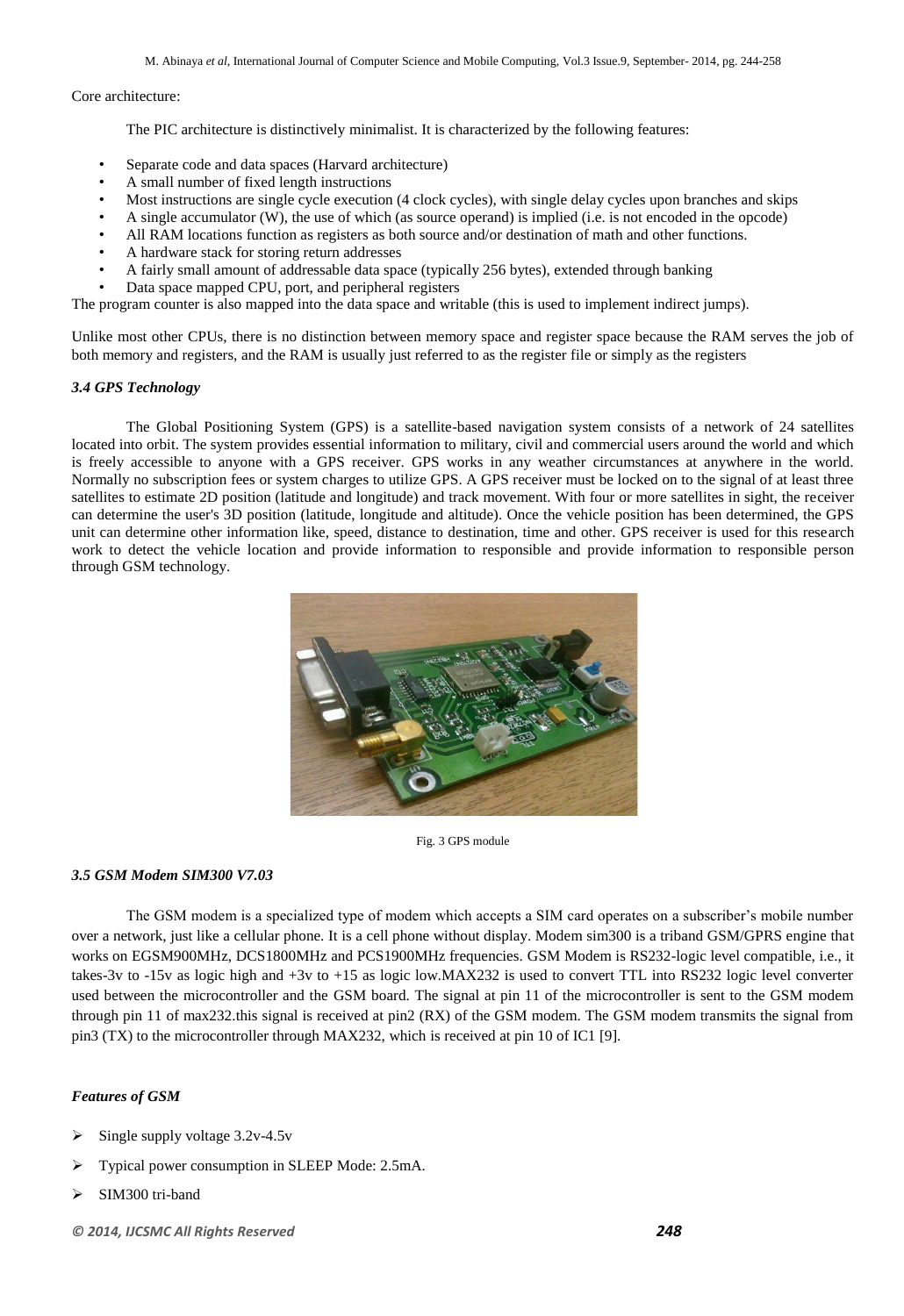- MT, MO, CB, text and PDU mode, SMS storage: SIM card
- Supported SIM Card: 1.8V, 3V



Fig. 4: GSM module

#### *3.6 Eyeblink Sensor*

Vehicle accidents are most common if the driving is inadequate. These happen on most factors if the driver is drowsy or if he is alcoholic. If sensor detects that the driver is unconscious while driving in traffic or at the middle of the road, the vehicle is expected to detect the edge of the road and then stop. If it does so the vehicle may not disturb the other vehicles**.** 

#### *Function*

It involves measure and controls the eye blink using IR sensor. The IR transmitter is used to transmit the infrared rays in our eye. The IR receiver is used to receive the reflected infrared rays of eye. If the eye is closed means the output of IR receiver is high otherwise the IR receiver output is low.This to check the eye position. This output is given to logic circuit to indicate the alarm.



Fig 5: Eye blink Sensor

#### *3.6.1 IR Sensing Circuit*

IR Transmitter is an LED which emits infrared rays. IR Receiver is used to receive the IR rays. Both IR transmitter and receiver should be placed straight line to each other.The transmitted signal is given to IR transmitter whenever the signal is high, the IR transmitter LED is conducting it passes the IR rays to the receiver. The IR receiver is connected with comparator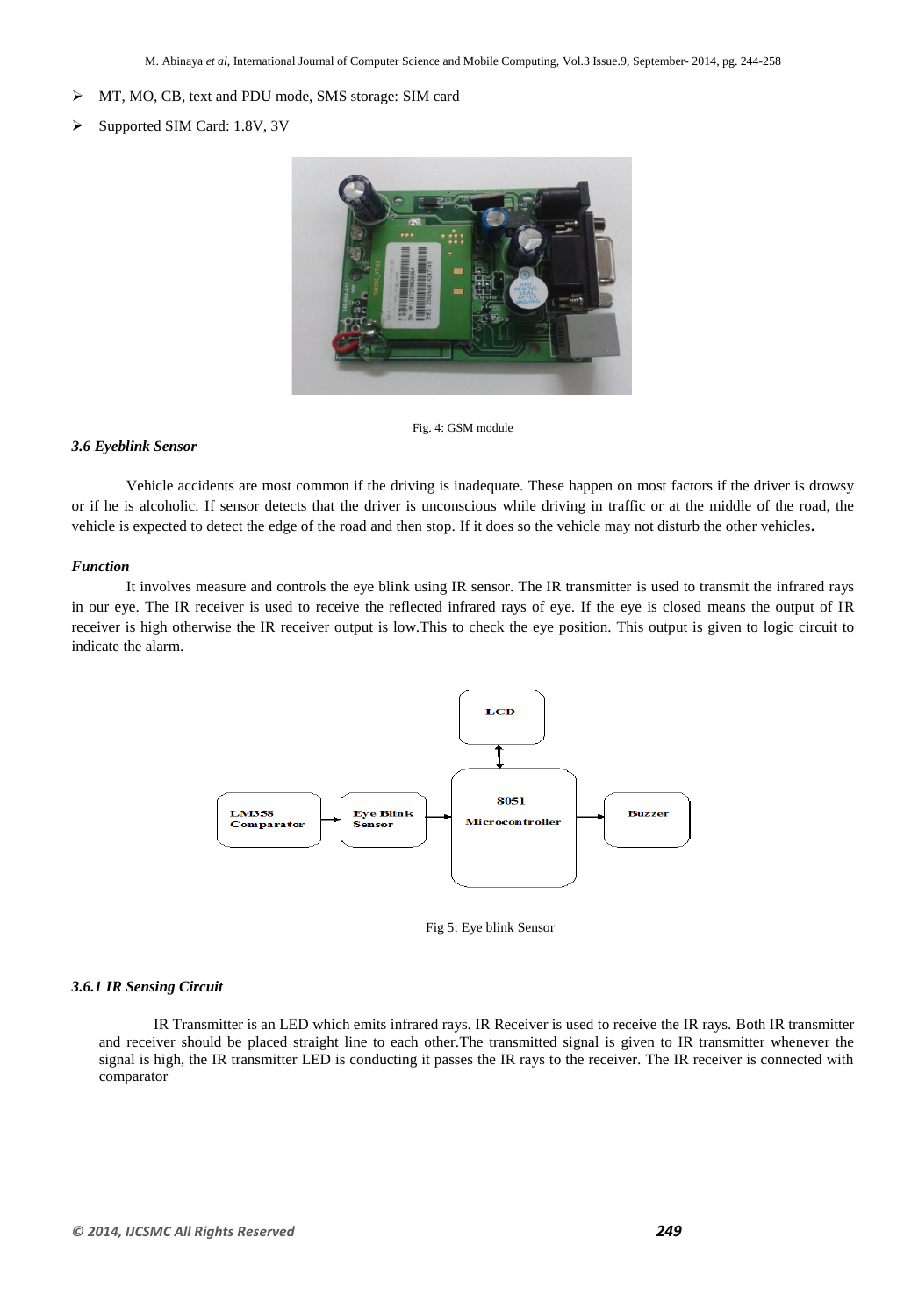

Fig 6: IR Sensing Circuit

#### *3.7 Gas Sensor*

The system has two modules namely the Gas sensing module and the Obstacle detection module and they are interfaced with the microcontroller.



Fig 9: Gas Sensor Module

#### *3.7.1 Obstacle Sensing Module*

The obstacle sensing module is used to sense such that, accidents due to unwanted parking of the vehicles and collision with trees and other objects especially during the night time could be avoided. These obstacles could be detected using various methods such as ultrasonic sensors.



Fig 7: obstacle sensing module

## *3.7.2 Gas sensing module*

*© 2014, IJCSMC All Rights Reserved 250* The gas sensing module is used to sense the presence of toxic gases such as CO, LPG, Alcohol and other toxic gases inside the vehicle. If critical levels of gases were found, the CO exceeds 20ppm and the level of LPG exceeds 10,000ppm and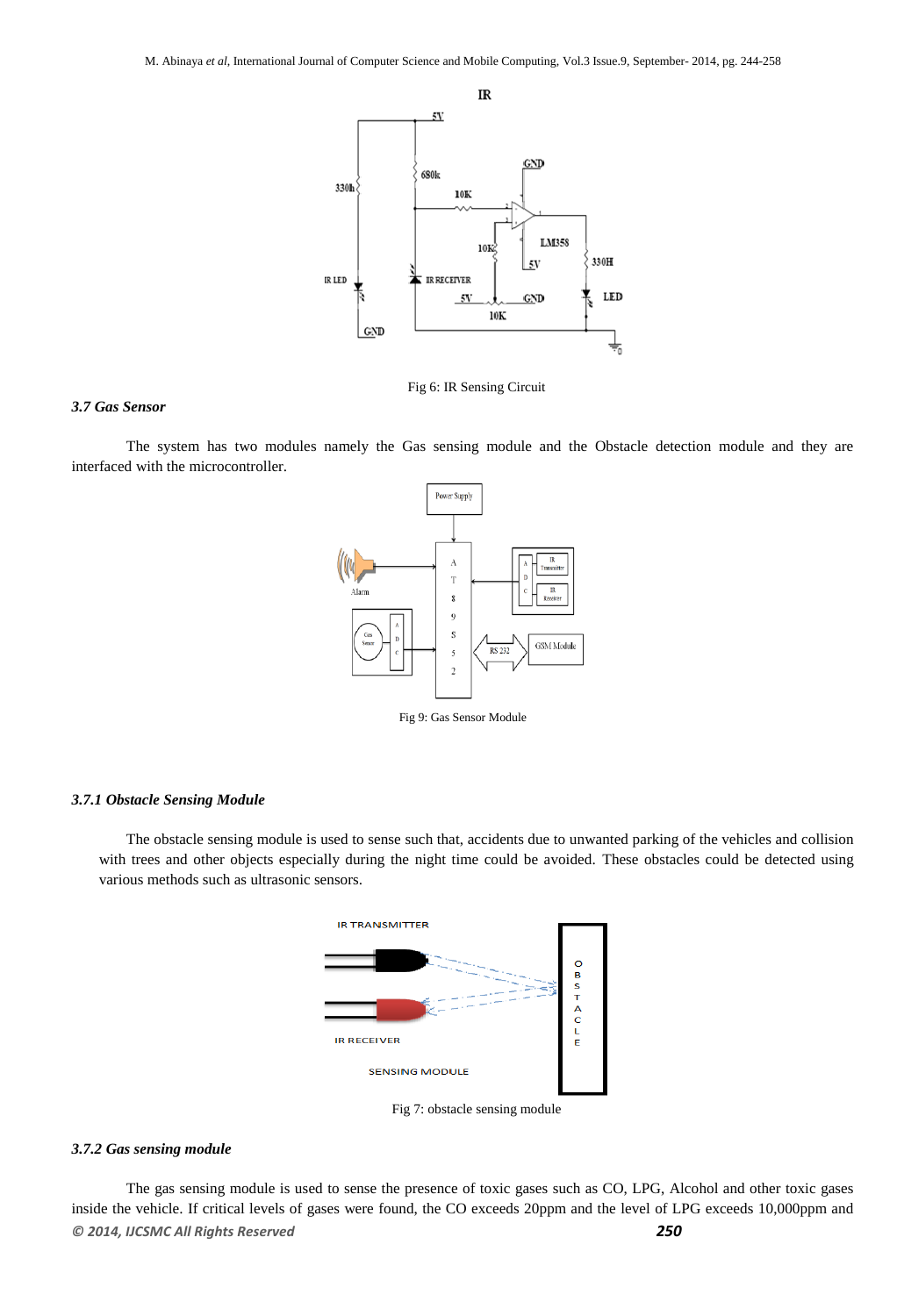the presence of alcohol is detected then the digital data from the gas sensing module is sent to the microcontroller which displays the information about the gas leakage inside the vehicle and produces an alarm to alert the persons inside the vehicle. It also sends a text message to the authorised person through GSM modem connected to the microcontroller such that remedy measures could be taken by the authorised person and to give proper medical treatment to them if required

#### *3.8 BUZZER*

 A **buzzer** or **beeper** is a signalling device, usually electronic, typically used in automobiles, household appliances such as a microwave oven, or game shows. It most commonly consists of a number of switches or sensors connected to a control unit that determines if and which button was pushed or a preset time has lapsed, and usually illuminates a light on the appropriate button or control panel, and sounds a warning in the form of a continuous or intermittent buzzing or beeping sound. Initially this device was based on an electromechanical system which was identical to an electric bell without the metal gong (which makes the ringing noise).

Often these units were anchored to a wall or ceiling and used the ceiling or wall as a sounding board. Another implementation with some AC-connected devices was to implement a circuit to make the AC current into a noise loud enough to drive a loudspeaker and hook this circuit up to a cheap 8-ohm speaker. Nowadays, it is more popular to use a ceramic-based piezoelectric sounder like a Sonalert which makes a high-pitched tone. Usually these were hooked up to "driver" circuits which varied the pitch of the sound or pulsed the sound on and off.





#### *3.8.1 Circuit description:*

The circuit is designed to control the buzzer. The buzzer ON and OFF is controlled by the pair of switching transistors (BC 547). The buzzer is connected in the Q2 transistor collector terminal.

When high pulse signal is given to base of the Q1 transistors, the transistor is conducting and close the collector and emitter terminal so zero signals is given to base of the Q2 transistor. Hence Q2 transistor and buzzer is turned OFF state.

When low pulse is given to base of transistor Q1 transistor, the transistor is turned OFF. Now 12v is given to base of Q2 transistor so the transistor is conducting and buzzer is energized and produces the sound signal.

| Voltage from MC or PC | <b>Transistor O1</b> | Transistor Q2 |
|-----------------------|----------------------|---------------|
|                       |                      |               |
|                       | ON                   | OFF           |
|                       |                      |               |
|                       | OFF                  |               |
|                       |                      |               |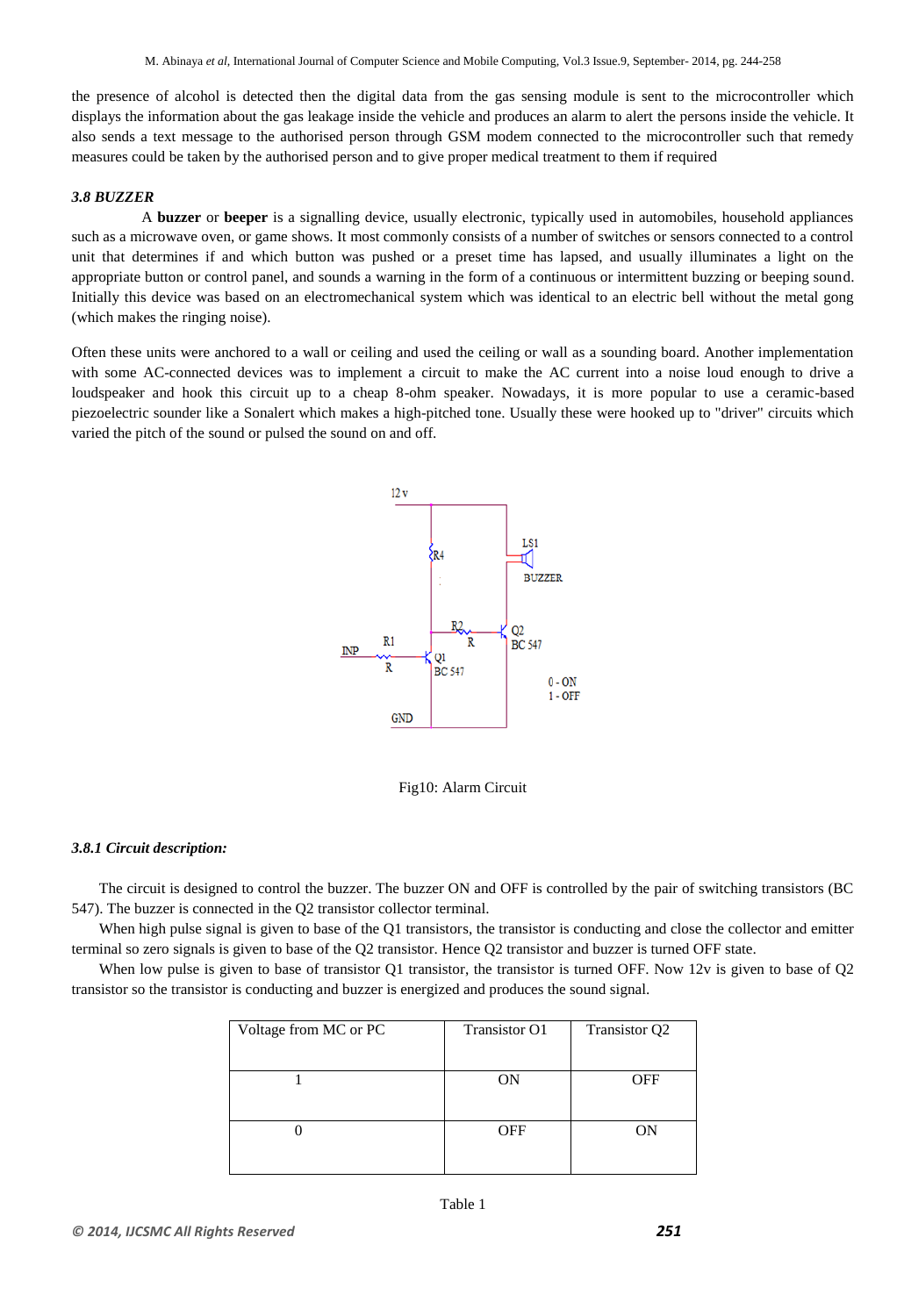#### *3.9 DRIVER – RELAY DRIVER*

 The driver circuit is enabled certain time duration only, such enable pulse is depended by delay programming of microcontroller, here darling circuit has been two transistors made connection of cascade network, if input is set to base of the first transistor, then that is turn on and emitter current of that turn the another one. Hereby the circuit is closed through the driven device and second transistor, now the energized driven device. The enabled signal is not essential after energized that driven device because transistor collector current maintains the transistors in saturation state continuously. The induction effect may be affect the indication components and another thing, so diode is connected across the coil which can prevents the chopping effect the inverse magnitude of magnetic field shorted across from driven device.



Fig 11: Driver



Fig 12: Relay Driver

#### *3.10 FLOAT LEVEL SENSOR*

**Level [sensors](http://en.wikipedia.org/wiki/Sensors)** detect the [level](http://en.wikipedia.org/wiki/Level) of substances that flow, including [liquids,](http://en.wikipedia.org/wiki/Liquids) [slurries,](http://en.wikipedia.org/wiki/Slurry) [granular](http://en.wikipedia.org/wiki/Granular) and materials. Fluids and fluidized solids flow to become essentially level in their containers (or other physical boundaries) because of [gravity](http://en.wikipedia.org/wiki/Gravity) whereas most bulk solids pile at an angle of repose to a peak. The substance to be measured can be inside a container or can be in its natural form (e.g., a river or a lake). The level measurement can be either [continuous](http://en.wikipedia.org/wiki/Continuous) or point values. Continuous level sensors measure level within a specified range and determine the exact amount of substance in a certain place, while point-level sensors only indicate whether the substance is above or below the sensing point. Generally the latter detect levels that are excessively high or low. There are many physical and application variables that affect the selection of the optimal level monitoring method for industrial and commercial processes. The selection criteria include the physical: [phase](http://en.wikipedia.org/wiki/Phase_(matter)) (liquid, solid or slurry), [temperature,](http://en.wikipedia.org/wiki/Temperature) [pressure](http://en.wikipedia.org/wiki/Pressure) or [vacuum,](http://en.wikipedia.org/wiki/Vacuum) [chemistry,](http://en.wikipedia.org/wiki/Chemistry) [dielectric constant](http://en.wikipedia.org/wiki/Dielectric_constant) of [medium,](http://en.wikipedia.org/wiki/Medium) [density](http://en.wikipedia.org/wiki/Density) (specific gravity) of medium, [agitation \(action\),](http://en.wikipedia.org/wiki/Agitation_(action)) acoustical or electrical [noise,](http://en.wikipedia.org/wiki/Noise) [vibration,](http://en.wikipedia.org/wiki/Vibration) [mechanical shock,](http://en.wikipedia.org/wiki/Shock_(mechanics)) tank or bin size and shape. Also important are the application constraints: price, accuracy, appearance, response rate, ease of [calibration](http://en.wikipedia.org/wiki/Calibration) or [programming,](http://en.wikipedia.org/wiki/Programming) physical size and mounting of the instrument, monitoring or control of continuous or discrete (point) levels.

#### *3.11 LIQUID CRYSTAL DISPLAY (LCD)*

An LCD consists of two glass panels, with the liquid crystal material sand witched in between them. The inner surface of the glass plates are coated with transparent electrodes which define the character, symbols or patterns to be displayed polymeric layers are present in between the electrodes and the liquid crystal, which makes the liquid crystal molecules to maintain a defined orientation angle. One each polarisers are pasted outside the two glass panels. These polarisers would rotate the light rays passing through them to a definite angle, in a particular direction.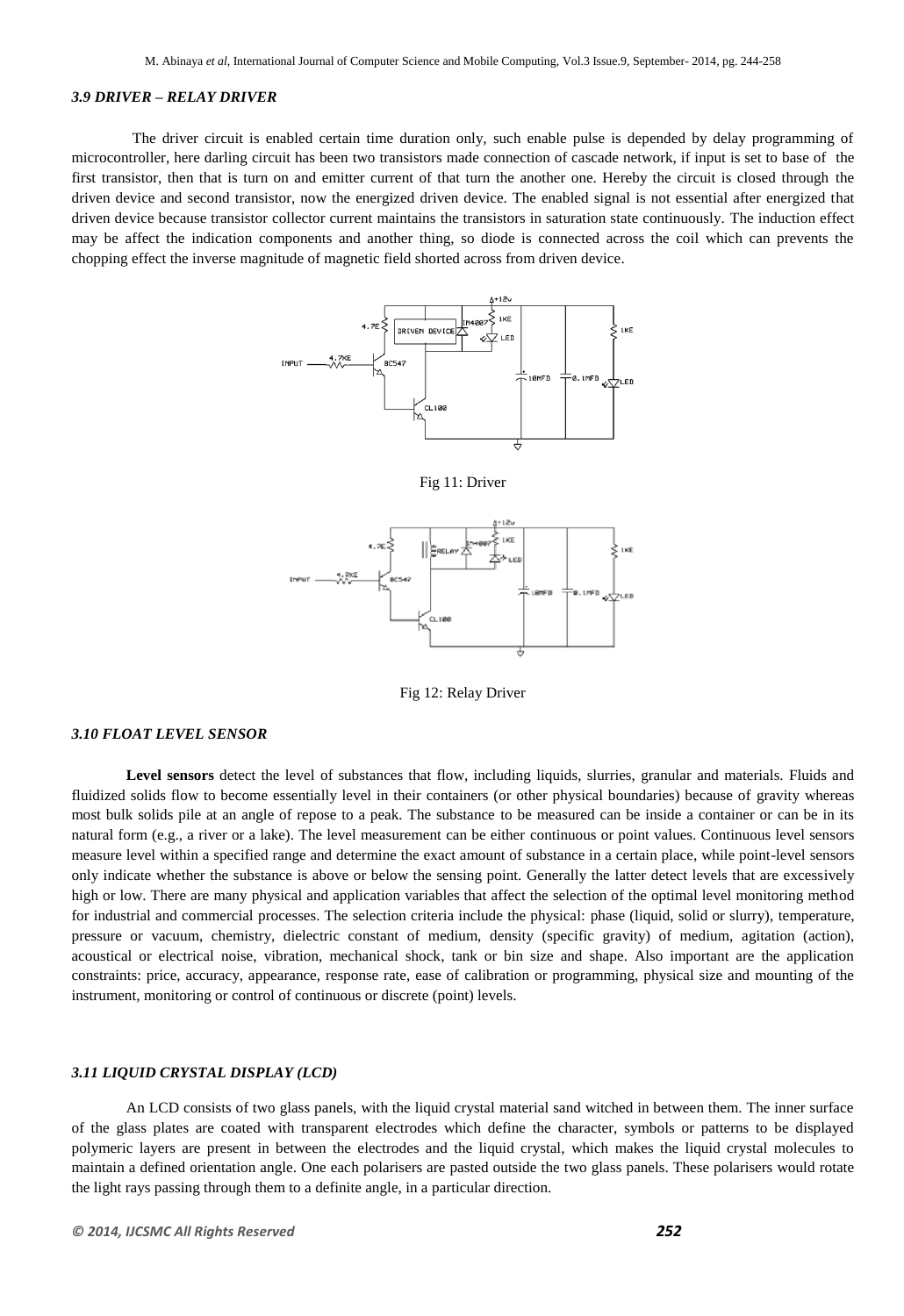When the LCD is in the off state, light rays are rotated by the two polarisers and the liquid crystal, such that the light rays come out of the LCD without any orientation, and hence the LCD appears transparent.

When sufficient voltage is applied to the electrodes, the liquid crystal molecules would be aligned in a specific direction. The light rays passing through the LCD would be rotated by the polarisers, which would result in activating / highlighting the desired characters.

The LCD's are lightweight with only a few millimeters thickness. Since the LCD's consume less power, they are compatible with low power electronic circuits, and can be powered for long durations.

The LCD's don't generate light and so light is needed to read the display. By using backlighting, reading is possible in the dark. The LCD's have long life and a wide operating temperature range. Changing the display size or the layout size is relatively simple which makes the LCD's more customer friendly. Generate any desired character that can be formed using a dot matrix. To distinguish between these two data areas, the hex command byte 80 will be used to signify that the display RAM address 00h will be chosen Port1 is used to furnish the command or data type, and ports 3.2 to 3.4 furnish register select and read/write levels.

#### *3.12 HEART BEAT SENSOR*

The circuit is designed to measure the heart rate. IR transmitter and receiver measure the heart rate. Infrared transmitter is one type of LED, which emits infrared rays generally called as IR Transmitter. Similarly IR Receiver is used to receive the IR rays transmitted by the IR transmitter. One important point is both IR transmitter and receiver should be placed straight line to each other. The IR transmitter and receiver are placed in the pulse rate sensor. When you want measure the pulse rate, the pulse rate sensor has to be clipped in the finger. The IR receiver is connected to the Vcc through the resistor which acts as potential divider. The potential divider output is connected to amplifier section. When supply is ON the IR transmitter passes the rays to the receiver. Depending on the blood flow, the IR rays are interrupted. Due to that IR receiver conduction is interrupted so variable pulse signals are generated in the potential divider point which is given to A1 amplifier through the capacitor C1. The coupling capacitor C1 is used to block the DC component because the capacitor reactance is depends on the frequency. For DC component the frequency is zero so the reactance is infinity now capacitor acts as open circuit for DC component.



Fig 16: Circuit Diagram of Heartbeat Sensor

The LM 324 quad operational amplifier constructs the amplifier section. It consists of four independent, high gains and internally frequency compensated operational amplifiers named as A1, A2, A3 and A4 amplifiers. The A1 amplifier amplifies the varying pulse from the potential divider. In this amplifier the capacitor C2 is connected in parallel with feedback resistor to filter the any DC component in the amplified signal. If any spikes in the amplified signals, they are further filtered by the C3 and C4 capacitors. After filtration the A2 amplifier again amplifies the signal. Then amplified signal is given to inverting input terminal of comparator. The comparator is constructed by the A4 amplifier in which the reference voltage is given to non-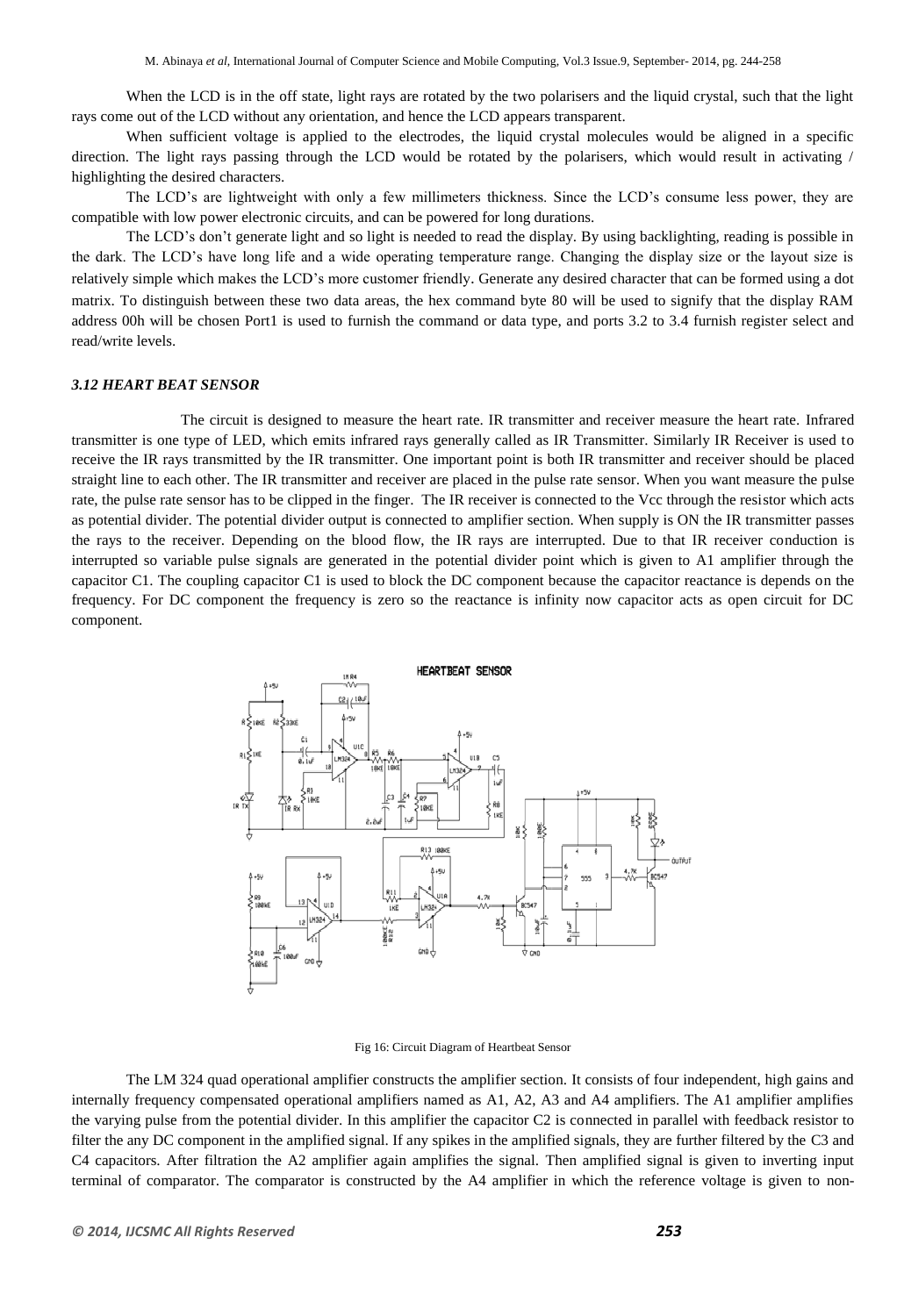inverting input terminal. The A3 amplifier generates the reference voltage. Then the comparator compares the two signals and delivered the +5v to 0v square wave pulse at its output.

Then the square wave signal is given to base of the BC547 switching transistors in order to convert the TTL voltage 0 to 5v level. Finally the TTL output is given to 555 Timer to obtain flawless square pulse. Then the final square wave signal is given to microcontroller or other interfacing circuit in order to monitor the heart rate.

#### *3.13 ULTRASONIC SENSOR*

**Ultrasonic sensors** (also known as **transceivers** when they both send and receive) work on a principle similar to radar or sonar which evaluate attributes of a target by interpreting the echoes from radio or sound waves respectively. Ultrasonic sensors generate high frequency sound waves and evaluate the echo which is received back by the sensor. Sensors calculate the time interval between sending the signal and receiving the echo to determine the distance to an object. This technology can be used for measuring: wind speed and direction (anemometer), fullness of a tank and speed through air or water. For measuring speed or direction a device uses multiple detectors and calculates the speed from the relative distances to particulates in the air or water. To measure the amount of liquid in a tank, the sensor measures the distance to the surface of the fluid. Further applications include: [humidifiers,](http://en.wikipedia.org/wiki/Humidifier) [sonar,](http://en.wikipedia.org/wiki/Sonar) [medical ultrasonography,](http://en.wikipedia.org/wiki/Medical_ultrasonography) burglar alarms and [non-destructive testing.](http://en.wikipedia.org/wiki/Non-destructive_testing) Systems typically use a transducer which generates sound waves in the ultrasonic range, above 18,000 hertz, by turning electrical energy into sound, then upon receiving the echo turn the sound waves into electrical energy which can be measured and displayed. The technology is limited by the shapes of surfaces and the density or consistency of the material.

#### *3.14 LEVEL CONVERTER*

The RS232 is not compatible with today's microprocessors and microcontrollers, we need a line driver(voltage convertor) to convert the RS232's signals to the TTL voltage levels that will be acceptable to the 8051's TxD and RxD pins. The MAX232 converts from RS232 voltage levels to TTL voltage levels, and vice versa. One advantage of the MAX232 chip is that it uses a  $+5$  V power source which is the same as the source voltage for the 8051. In other words, with a single  $+5$  V power supply we can power both the 8051 and MAX232, with no need for the dual power supplies that are common in many older systems.



Fig 17: RS232 Level Converter

#### **IV. Debugging and Testing Process**

A microcontroller-based system is a complex activity that involves hardware and software interfacing with the external world. Doing well design of a microcontroller-based system requires skills to use the variety of debugging and testing tools available. The debugging and testing of microcontroller-based systems divided into two groups: software-only tools and software-hardware tools. Software-only tools come as monitors and simulators, which are independent of the hardware under development. Software-hardware tools are usually hardware dependent, more expensive and range from in-circuit emulators and in-circuit simulators to in-circuit debuggers. In general, the higher the level of integration with the target hardware, the greater the benefit of a tool, resulting in a shorter development time, but the greater the cost as well. The factors to consider when choosing a debugging tool are cost, ease of use and the features offered during the debugging process.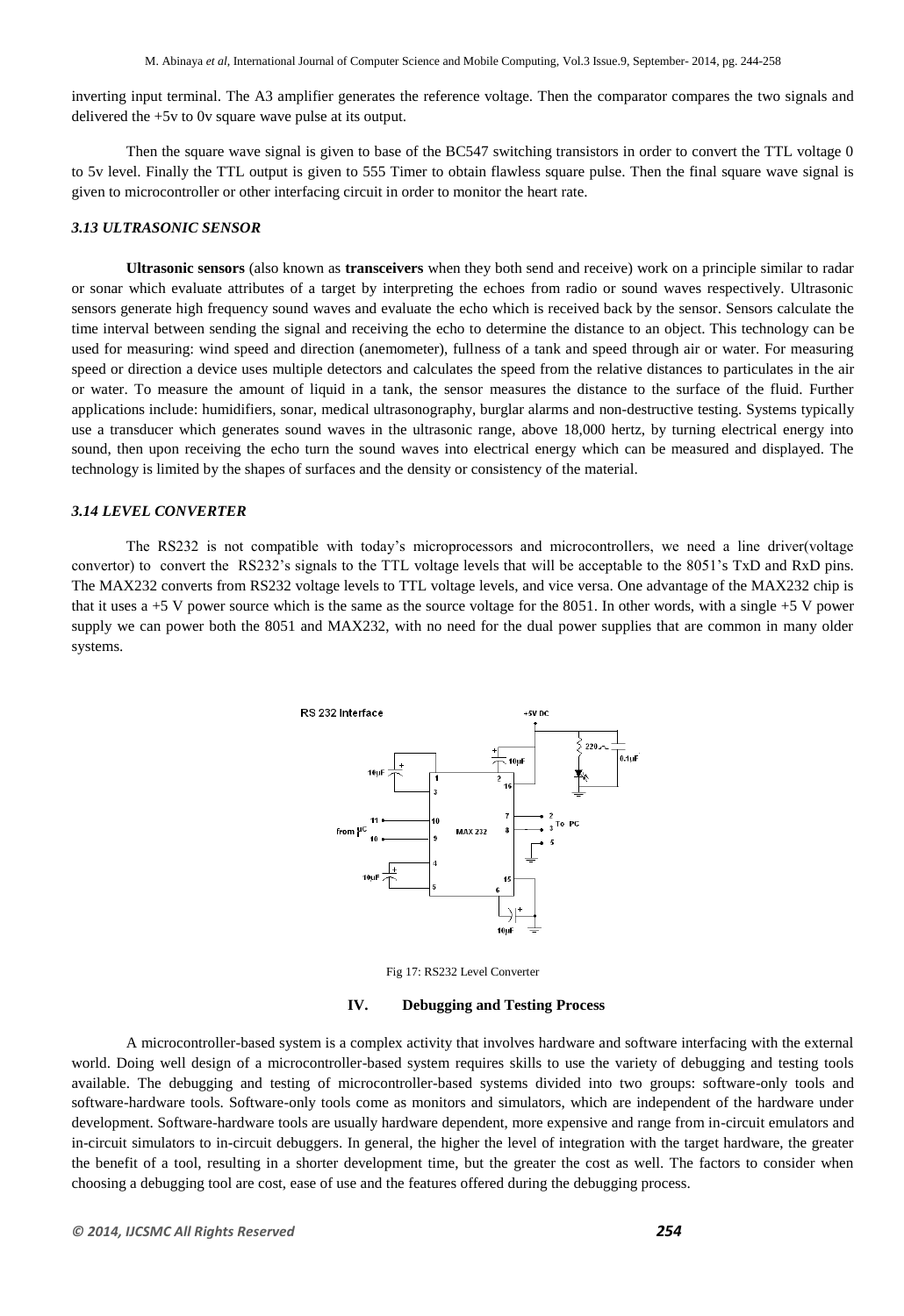A software simulator is a computer program running on an independent hardware and it simulates the CPU, the instruction set and the I/O of the target microcontroller. Simulators offer the lowest-cost development tools for microcontrollerbased systems and most companies offer their simulator programs free of charge.

The user program operated in a simulated environment where the user can insert breakpoints within the code to stop the code and then analyse the internal registers and memory, display and change the values of program variables and so on. Incorrect logic or errors in computations can analyse by stepping through the code in simulation. Simulators run at speeds 100 to 1000 times slower than the actual micro controller hardware and, thus, long time delays should avoid when simulating a program. Micro controller-based systems usually have interfaces to various external devices such as motors, I/O ports, timers, A/D converters, displays, push buttons, sensors and signal generators, which are usually difficult to simulate. Some advanced simulators, such as the Proteus from Lab centre.

Electronics allow the simulation of various peripheral devices such as motors, LCDs, 7-segment displays and keyboards, and users can create new peripheral devices. Inputs to the simulator can come from files that may store complex digital I/O signals and waveforms. Outputs can be as form of digital data or waveforms, usually stored in a file, or displayed on a screen. Some simulators accept only the assembly language of the target microcontroller. Most of the microcontroller software has written a high-level language such as C, Pascal or Basic, and it has become necessary to simulate a program has written in a high-level language.

The software program has written in c or assembly language and compiled using Keil software. After compiler operation, the hex code generated and stored in the computer. The hex code of the program should be loaded into the PIC 16F887 by using Top win Universal programmer.

#### **4.1 Hardware Assembling and Testing:**

First step, we need to make single side PCB layout for the given circuit diagram. After made the PCB the following process is required to complete the project.

1. Assemble all the components on the PCB based on circuit diagram. TX and RX pins of the GSM modem to pins 13 and 14 of MAX 232 and insert a valid SIM in the GSM modem.

- 2. Connect the GPS module according to circuit diagram.
- 3. This projects implemented and tested successfully by us.
- 4. This system is very useful and secure for car owners

## **4.2 Software:**

 **MATLAB Simulink** software is used for simulation.MATLAB solves faster technical computing problems when compared to traditional language such as C, C++ and FORTAN. MATLAB Simulink is a multidomain simulation. It supports system-level design, simulation, automatic code generation and continuous test and verification of embedded systems.MATLAB's support for [object-oriented programming](http://en.wikipedia.org/wiki/Object-oriented_programming) includes classes, inheritance, virtual dispatch, packages, pass-byvalue semantics, and pass-by-reference semantics.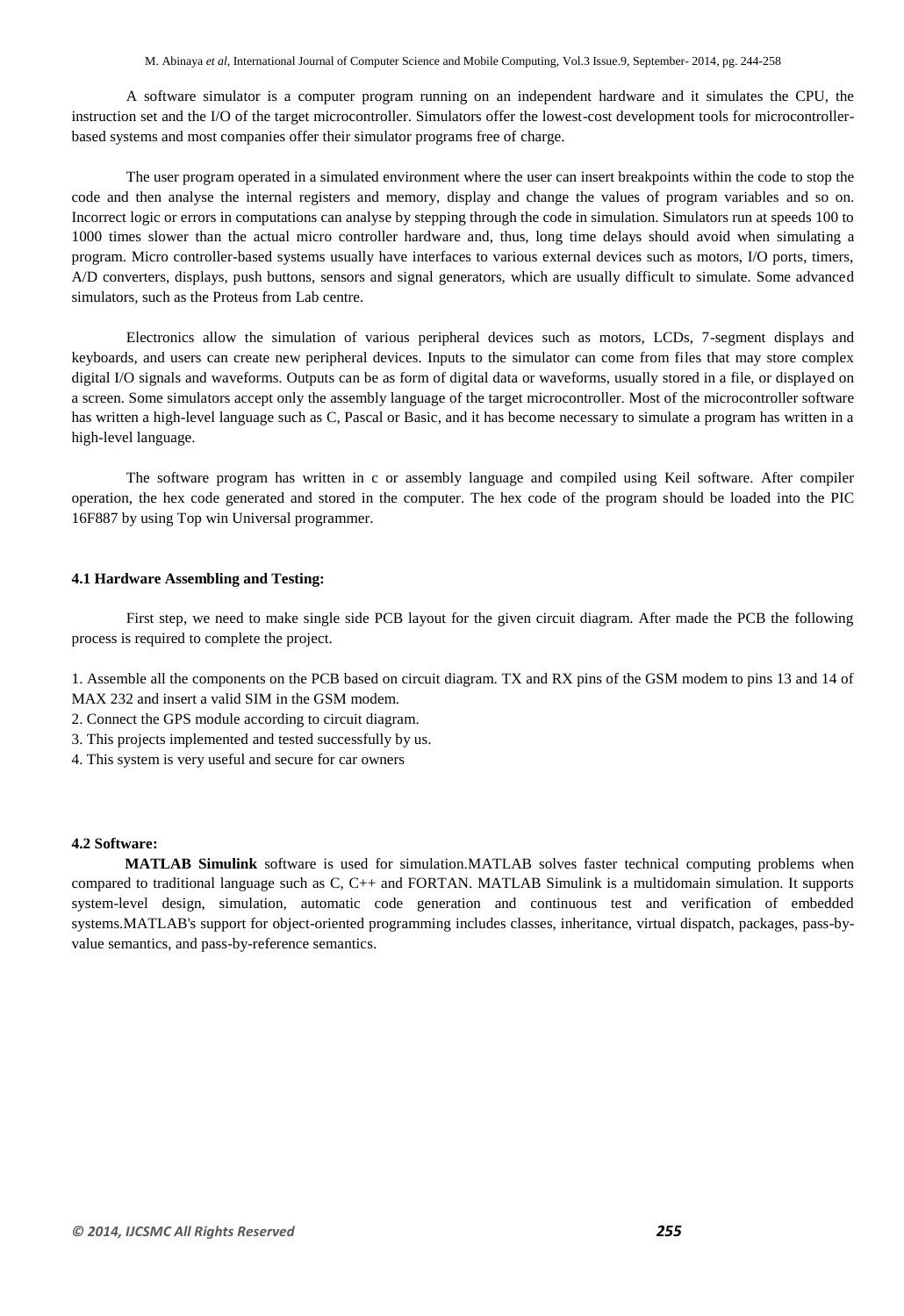

Fig 18: Simulation



Fig 19: Scope output of Left turn

(Left turn motor, Heart rate, Eye blink, Lane detection)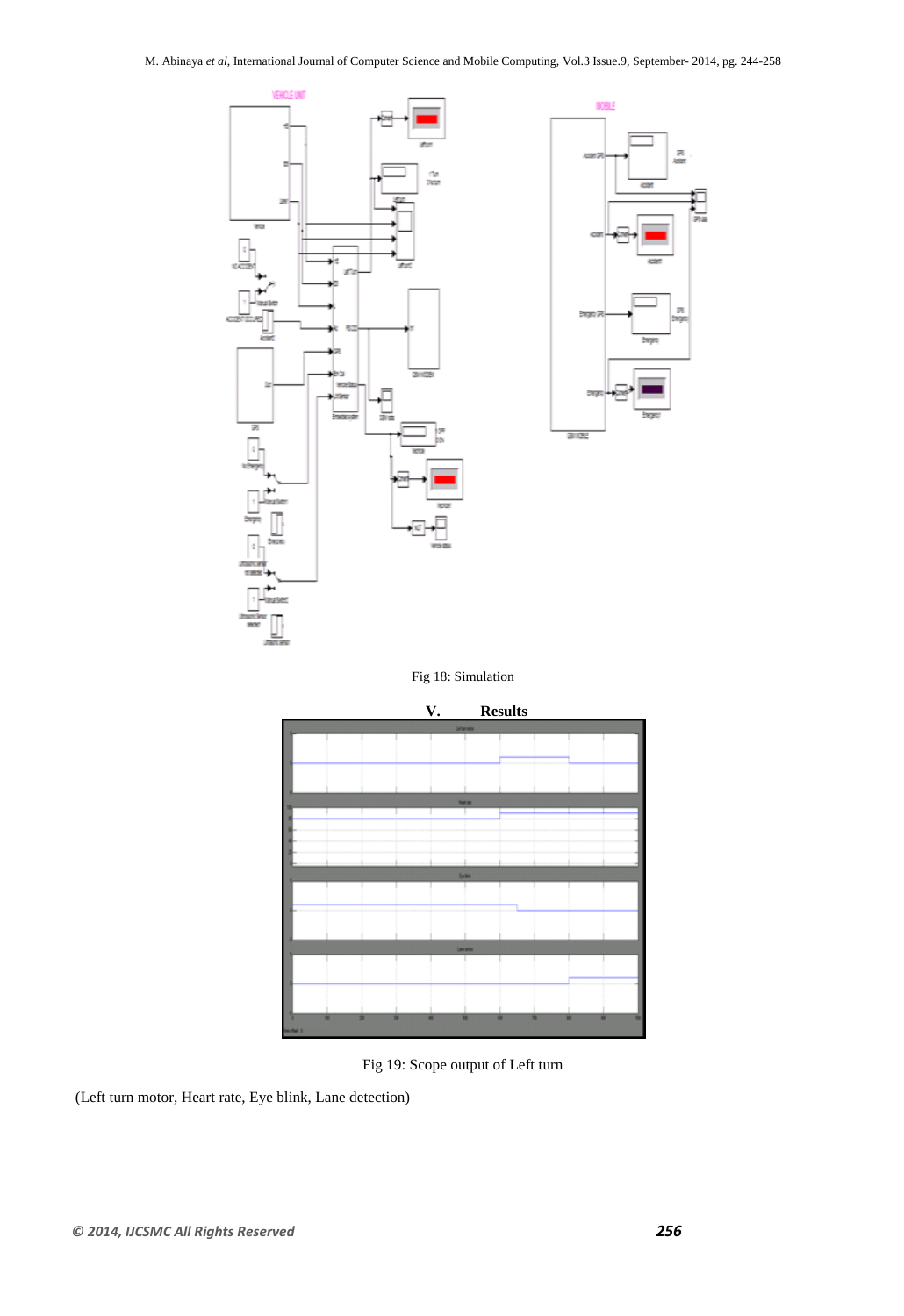

Fig 20: Scope Output for Vehicle Status



Fig 21: Scope Output of GPS Data (GPS Data, Accident Detection, Emergency Call)

# **VI. Conclusion**

In this paper, we have proposed a novel method of vehicle tracking and locking systems used to track the theft vehicle by using GPS and GSM technology. This system puts into the sleeping mode vehicle handled by the owner or authorized persons; otherwise goes to active mode. The mode of operations changed by persons or remotely. When the theft identified, the responsible people send SMS to the micro controller, then issue the control signals to stop the engine motor. After that all the doors locked. To open the doors or to restart the engine authorized person needs to enter the passwords. In this method, easily track the vehicle place and doors locked.

- Thus in this project we have provided the means of accident prevention using eye blink sensor, accident sensor wherein the vehicle is stopped immediately and intimated wherever needed.
- It involves automated security system that provides high security to driver through the use of GPS and GSM technologies.
- It involves obstacle detection with lane detection for efficient vehicle parking management at emergency situation.
- The GPS and GSM have been used for tracking the vehicles to identify the accident and theft location.
- This system has been incorporated as a single unit inside the vehicle.